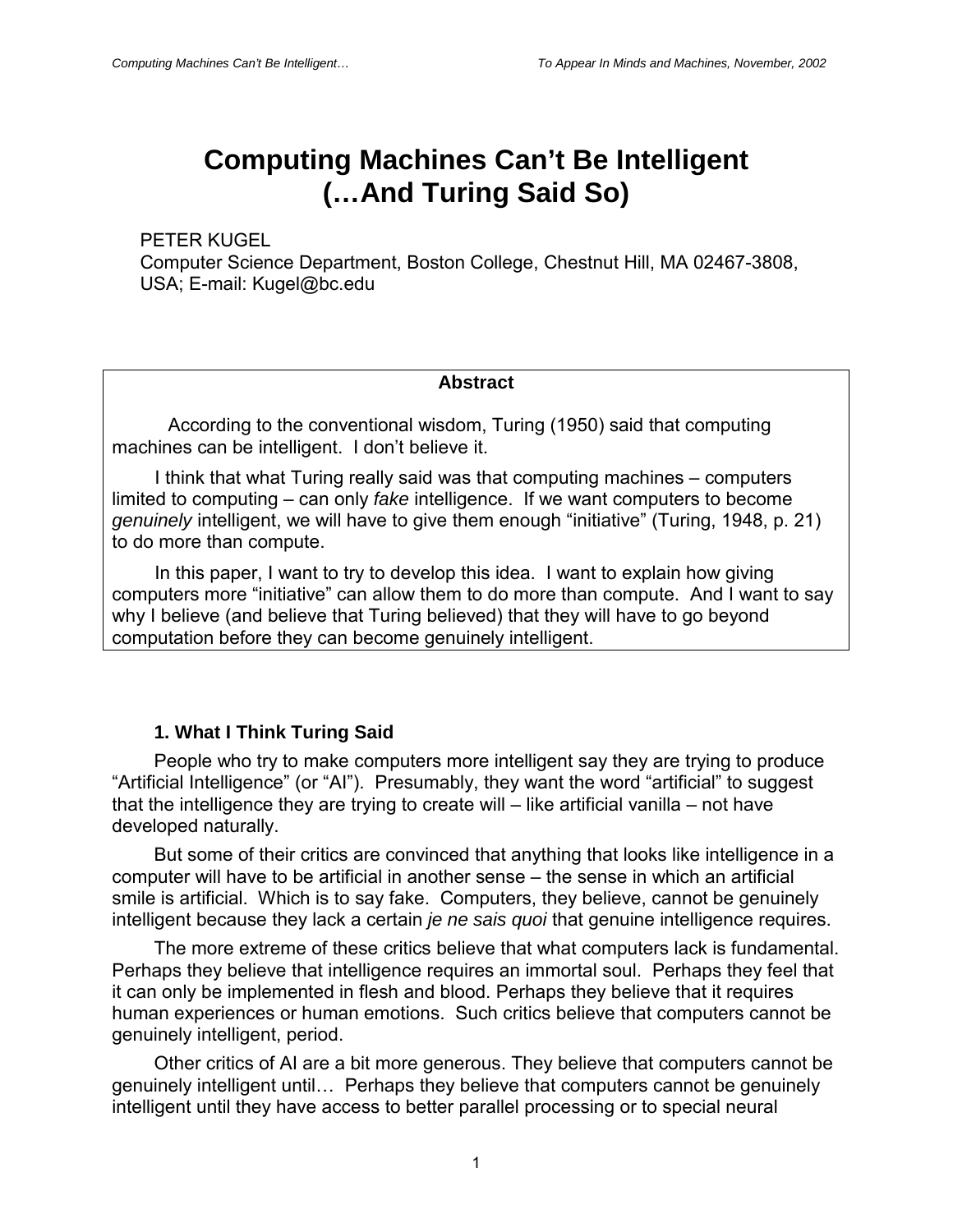networks. Perhaps they believe that computers will need access to special units that can perform analog operations or utilize quantum effects before they can become intelligent. These more moderate critics of AI believe that computers will only become capable of genuine intelligence when....

In this paper, I want to suggest that both AI and its critics may be right. I believe that computers already have everything they need to become genuinely intelligent, but that no amount of work along the lines that AI research typically takes today will get them there. I believe that todayís AI is riding the right horse (the digital computer), but that it's taking it down the wrong road (computation).

And I believe that the problem lies, not in our computers, but in ourselves. Our computers can become genuinely intelligent, but only if we use them differently than we are using them today.

If you step back from the details, it is not hard to see where the problem lies. Turing (1948, p. 21) saw it more than fifty years ago when he suggested that, in order to be intelligent, computers would have to be given what he called "initiative".

Turing (1948, pp. 21-23) discussed "initiative", but he did not really define it other than to say that it was not "discipline"  $-$  the ability to follow orders given by others. Then he gave an example (Turing, 1948, p. 22):

A very typical sort of problem requiring some sort of initiative consists of those of the form 'Find a number *n* such that ....' This form covers a very great variety of problems. For instance problems of the form 'See if you can find a way of calculating the function which will enable us to find the values for arguments....' are reducible to this form.

Finding such a number is, he wrote, is "clearly equivalent to finding a program".

It is not surprising that intelligence in computers might require them to be given some initiative. You have to let people exercise initiative if you want them to behave intelligently. You cannot expect intelligence from people if you insist that they do exactly what you tell them to do in exactly the way you tell them. Yet, as long as we use computers only to compute, we are doing precisely that.

Computing is, of course, what computers were invented to do, but that does not mean that that they cannot do other things. Screwdrivers were invented to drive screws, but that does not mean that they cannot be used to pry open paint cans.

One of the things it means for a computer to compute is that it must give us answers with a sense of finality. If you ask a computer to multiply 1,234 by 567, you expect it to give you the answer (699,678) and stop. You want a result that you can take back to your laboratory or accounting department.

You don't want the computer to act up. You don't want it to add "...but I'm not sure." And you certainly don't want it to call you back later  $-$  perhaps after you have used the number it gave you to approve a drug or report your company's earnings  $-$  to say it has "changed its mind". If anybody is going to change their mind when you're dealing with a computer, you want it to be you. ("Sorry, I made a typing mistake. I wanted you to multiply  $1,234$  by 667.")

And that, I claim, is the problem. If you allow a computer enough "initiative" so that it can "change its mind", it can do things that it cannot do if you limit it to computing.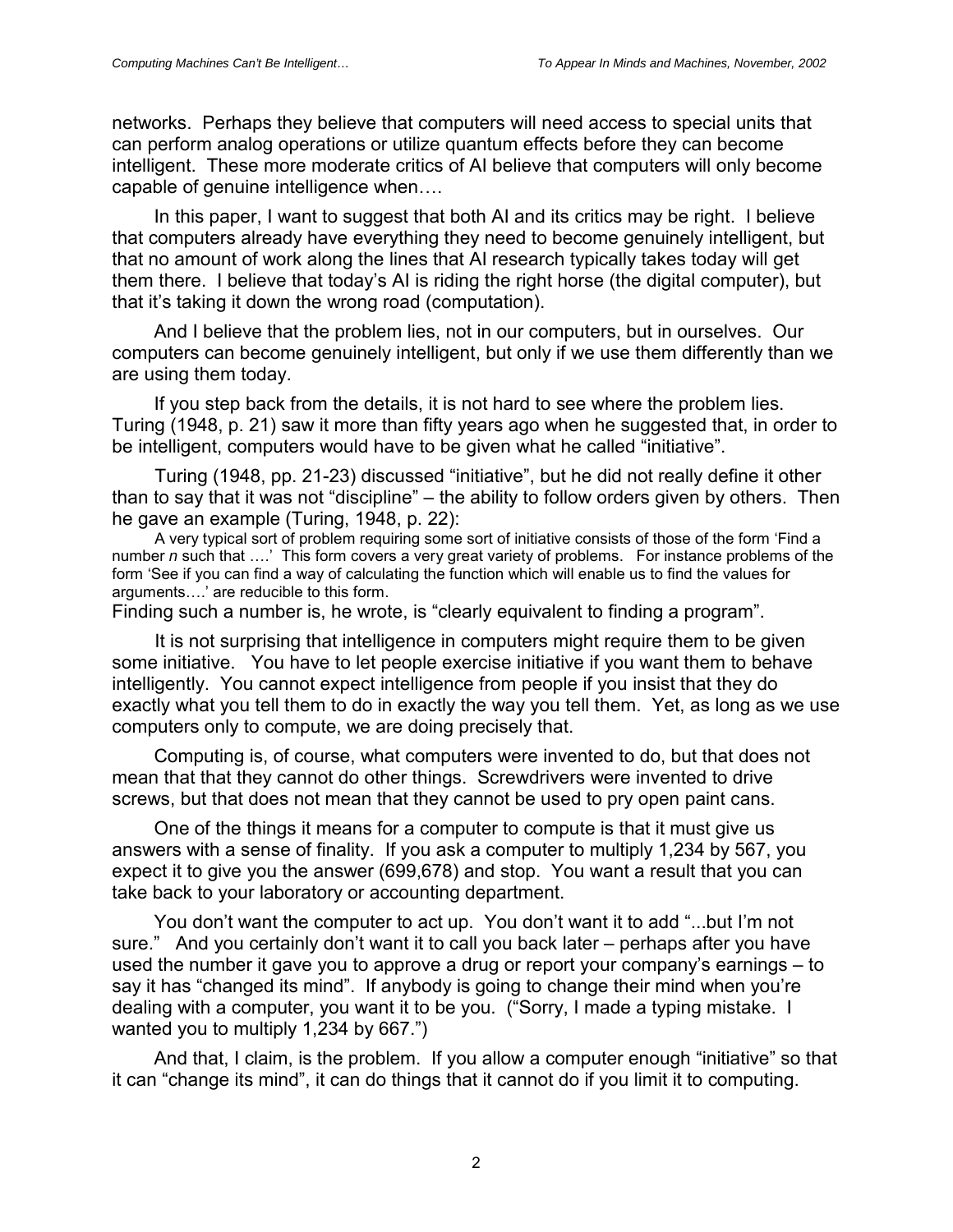One of those things is to act independently. Another is to behave intelligently. I want to suggest that they may be related. $1$ 

Turing seems to have recognized that a machine's intelligence might depend on its ability to "change its mind". Speaking to the London Mathematical Society in 1947, he said (Turing, 1947, p. 124):

...if a machine is expected to be infallible, it cannot also be intelligent. There are several mathematical theorems which say almost exactly that. But these theorems say nothing about how much intelligence may be displayed if a machine makes no pretence at infallibility.

He also seems to have realized that intelligence would require more than computing. And, in the paper that is so often cited to support the claim that he said that computing would be enough, he quite clearly said that it would not (Turing, 1950, p. 459 $^2$ . I quote:

 Intelligent behaviour presumably consists in a departure from the completely disciplined behaviour involved in computation, but a rather slight one, which does not give rise to random behaviour, or to pointless repetitive loops.

Turing did not develop this idea very far but, in Turing (1939), he seems to have given it some thought. He seems to have realized that merely saying that computers must do more than compute before they can become genuinely intelligent does not tell you much. It is a bit like saying that China is not in South America. It tells you where computer intelligence is not, but not where it is.

If you believe that it takes more than computing to produce intelligence, you might want a map of the uncomputable so that you could figure out where, in the land of the uncomputable, intelligence lies. Turing tried to develop such a map in his Ph.D. thesis (Turing, 1939), but he did so in terms of what he called "oracles" that he did not tell us how to build (because he didn't know).

What he managed to show was that the land of the uncomputable *has* a geography – that some uncomputable functions are more uncomputable than others. But he did not tell us where in this geography intelligence might lie, nor how we might implement machines that could take us there.

Subsequently, Turing (1946) turned his attention to building actual computing machines. Once such machines had been built, he asked (in Turing, 1950) whether they could become intelligent. Contrary to the conventional wisdom, I believe that he argued that they could not. What I think he said was that:

• It will probably be possible to program computing machines – computers limited to computing – so that they can *fake* intelligence well enough to fool human beings.

• It will probably not (repeat not) be possible to program such machines – limited to computations – to be *genuinely* intelligent.

Turingís paper is better known for its first conclusion (although the business about faking it is usually played down). Turing's second conclusion is largely ignored, perhaps because it seems to contradict the main claim of his paper – that computing machinery suffices for intelligence. However it does not if you pay attention to a subtle, but important, distinction. It is possible to argue that *computing machinery* can become genuinely intelligent while, at the same time, the *computing machines*, that are based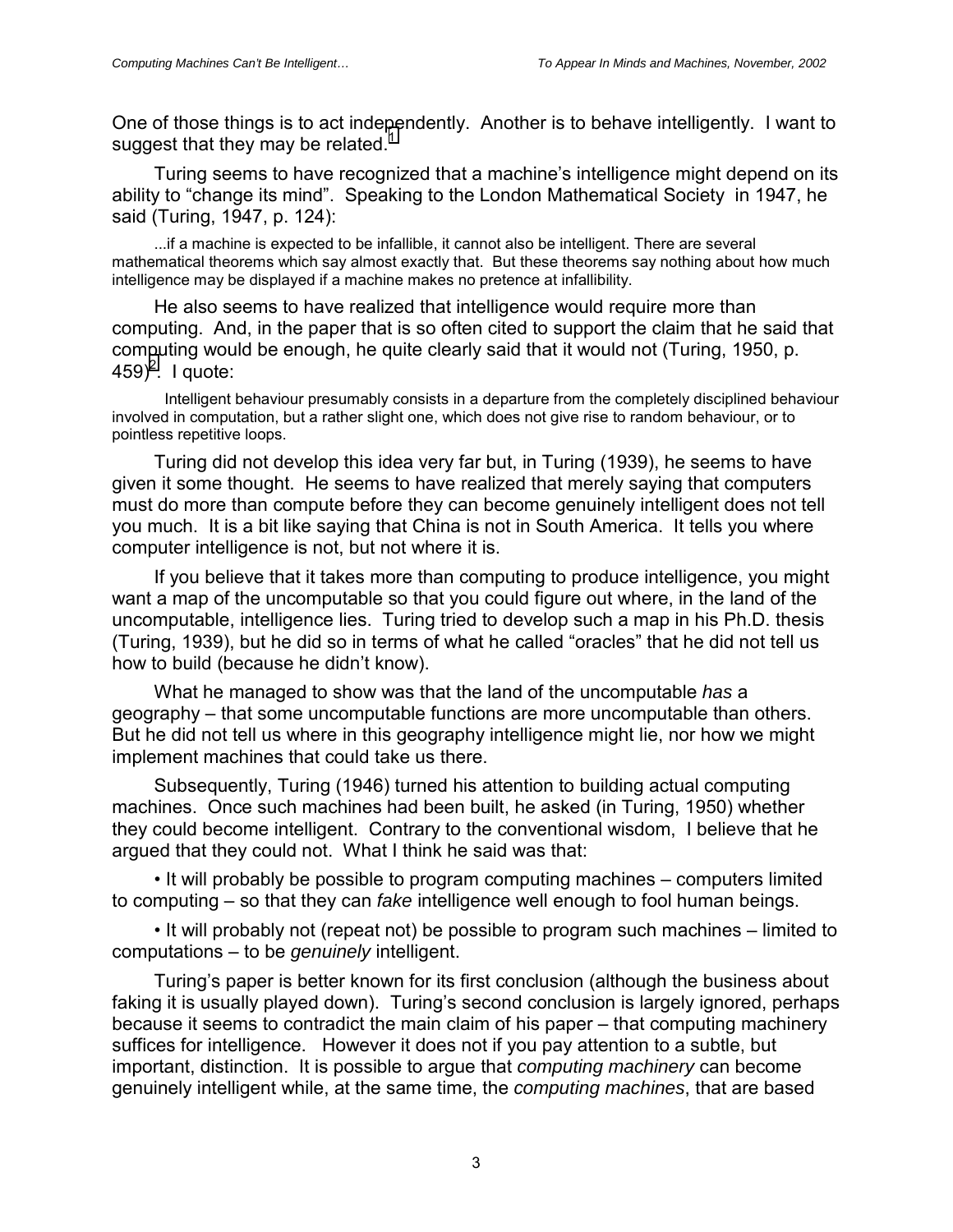on that machinery, cannot. There is a difference between *machinery* and *machines*. *-ery* matters.

A computerís *machinery* consists of the components of which it is made. Those components operate in certain ways when the machinery is not broken. In contrast, the *machine* is that same machinery *plus* a specification of how that machinery may be used. As a piece of machin*ery*, a screwdriver can be used to drive screws, pry open paint cans or clean your fingernails. As a machin*e*, it is limited to driving screws.

What we call a *Turing machine* is *Turing's machinery* (originally a tape, a readwrite head and a control unit) limited to computing. That same machinery can be used in other ways. If, for example, we fix the size of its memory at the start, it becomes a *finite automaton*. Such a machine is considerably less powerful than a Turing machine, the size of whose memory is potentially unlimited.

When we use Turing's machinery to compute (i.e. as a Turing machine), we take its *first* output as its result. When we use that machinery as a more powerful machine that I propose to call<sup>3</sup> a *Putnam-Gold machine*, we take its *last* output as its result. That makes its outputs tentative because we cannot always know when an output is the last.

Notice that such "machines" use only the machinery of the Turing machine, but they use it in a different way that (as I will try to show) allows them to do more than compute. They are my hypercomputers and (as I will also try to show) they can help us get both a better understanding of what Turing (1950) was driving at and a better model of what it means to be an intelligent machine.

The role that computations play in the cognitive sciences today is very much like the role that numbers play in the physical sciences. Just as people working in the physical sciences often ask that accounts of the physical world be expressed in numerical terms, so people working in the cognitive sciences today often ask that accounts of cognitive processes be expressed in computational terms. The belief of many cognitive scientists is roughly this: "If you can't give a computational account of a cognitive process, you haven't really explained it."

This assumption helps keep cognitive scientists "honest" in several ways. One thing it does is to prevent them from ignoring critical details. When you try to give a computational account of a process  $-$  say the process by which we recognize occurrences of the letter  $A'' - you$  have to fill in details that you might otherwise ignore.

Another thing it does is that it helps prevent them from adopting theories that could not work. Once you fill in the details of a computational account you can program it for a computer, run the program, and see whether it does what you think it does, before you look to see whether the way the program does it is the same as the way that people do.

And, if your program really does the job you think it is going to do, you get a third benefit. A computer, running your program, can do that job for you.

It is largely because they enjoy these benefits of computational accounts of psychological processes that cognitive scientists are so eager to protect the view that "thinking can be reduced to computing" against its critics. They worry that, if this claim turns out to be unfounded, their science may again be reduced to kind of arm-waving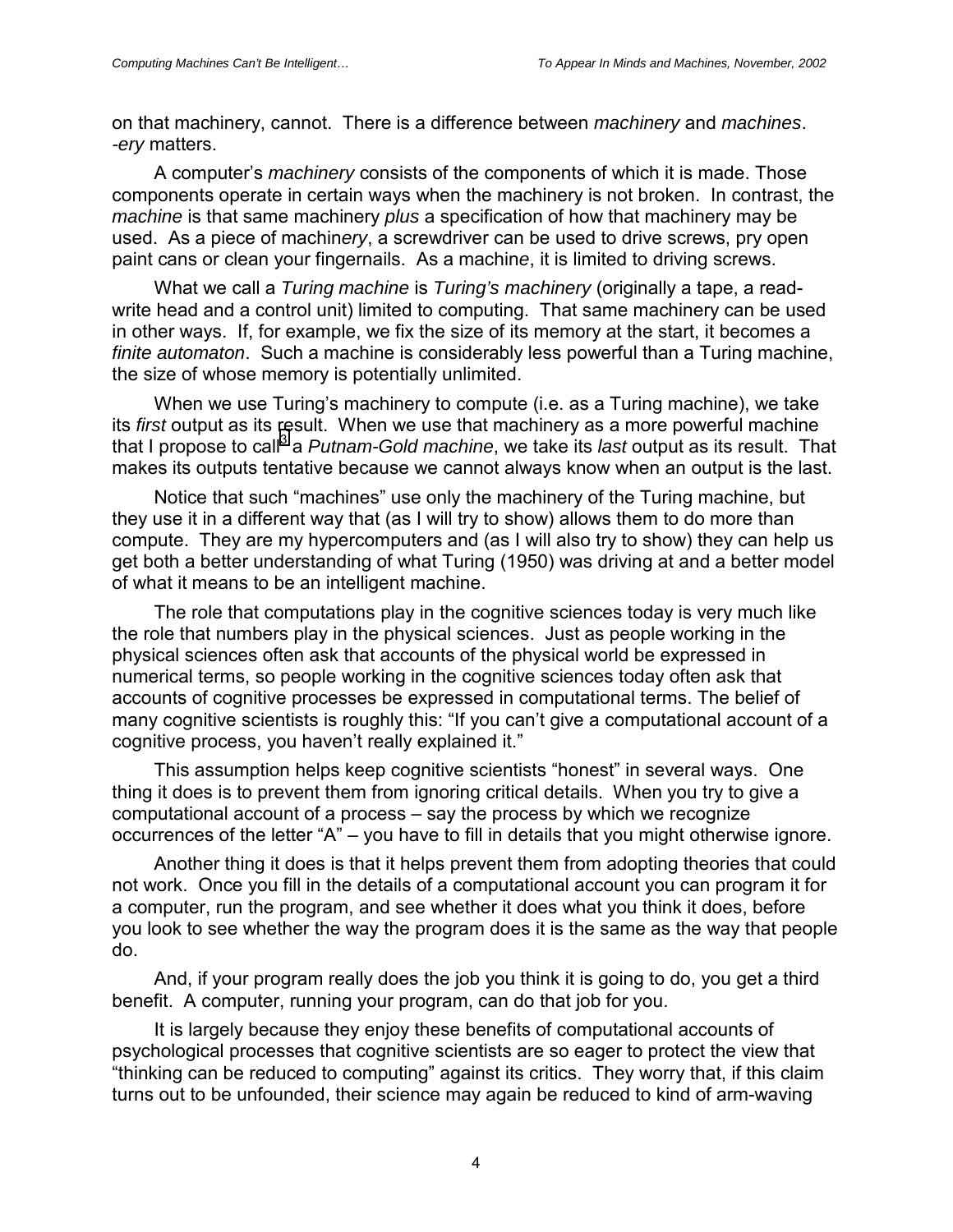that it used to involve when it was based on introspection, or the kinds of relatively trivial results it was able to obtain when it was based on the weaker finite-automaton model of behaviorism.[4](#page-17-0)

I understand this motivation, and I would like to suggest that, even if real intelligence is beyond the reach of computability, it may not be necessary to discard computers as models for intelligence. It may be possible to extend the idea of the computer as a model in such a way that you end up keeping most of its benefits while, at the same time, stretching it enough to get that little extra something that intelligence requires.

I want to suggest that the Putnam-Gold machines do just the right amount of stretching. And I want to try to convince you that you have to do this much stretching if you want to produce genuine machine intelligence and to find adequate models for the genuine natural intelligence with which you and I like to believe we are so lavishly endowed.

# **2. Why Computing Is Not Enough**

To see what's wrong with the idea that the human mind is a computing machine, suppose that it were. Suppose that it had the abilities of a general-purpose computing machine with a few programs, or something like programs, built in at the start. (We might call these built-in programs *instincts*.) Since these programs would probably not be enough, let's assume that the mind somehow develops additional programs to help it deal with its particular environment. (We might call the process by which this comes about *learning*.) Now suppose that all this mind can do to develop these new programs is to compute. How might it go about it?

We seem to have two basic choices. We can let the mind can chose from among a (probably infinite) set of totally computable programs – programs that compute a result for every possible input. Or we can allow it to pick from a set of programs that includes partially computable ones – ones that might not compute results for some inputs<sup>5</sup>.

Letís call a machine that computes only total functions *total* and one that can compute any totally computable function *universal*. When Turing (1936) defined his universal Turing machine, he faced a dilemma. He could have either a total machine or a universal machine, but he could not have both.<sup>6</sup> He chose the universal machine and that machine is the basis of todayís general-purpose digital computer.

We face a similar dilemma when we try to design our computable person. If we want to endow that person with the capabilities of a programmable computing machine, we can allow the machine to be either total or universal, but not both. Both options have drawbacks.

Suppose that we allow our human mind to use a universal machine to come up with a program to deal with predators. Since a universal machine can come up with a partially computable program, the human who uses a program developed by such a machine might get eaten by a predator for which a program it developed computed no response.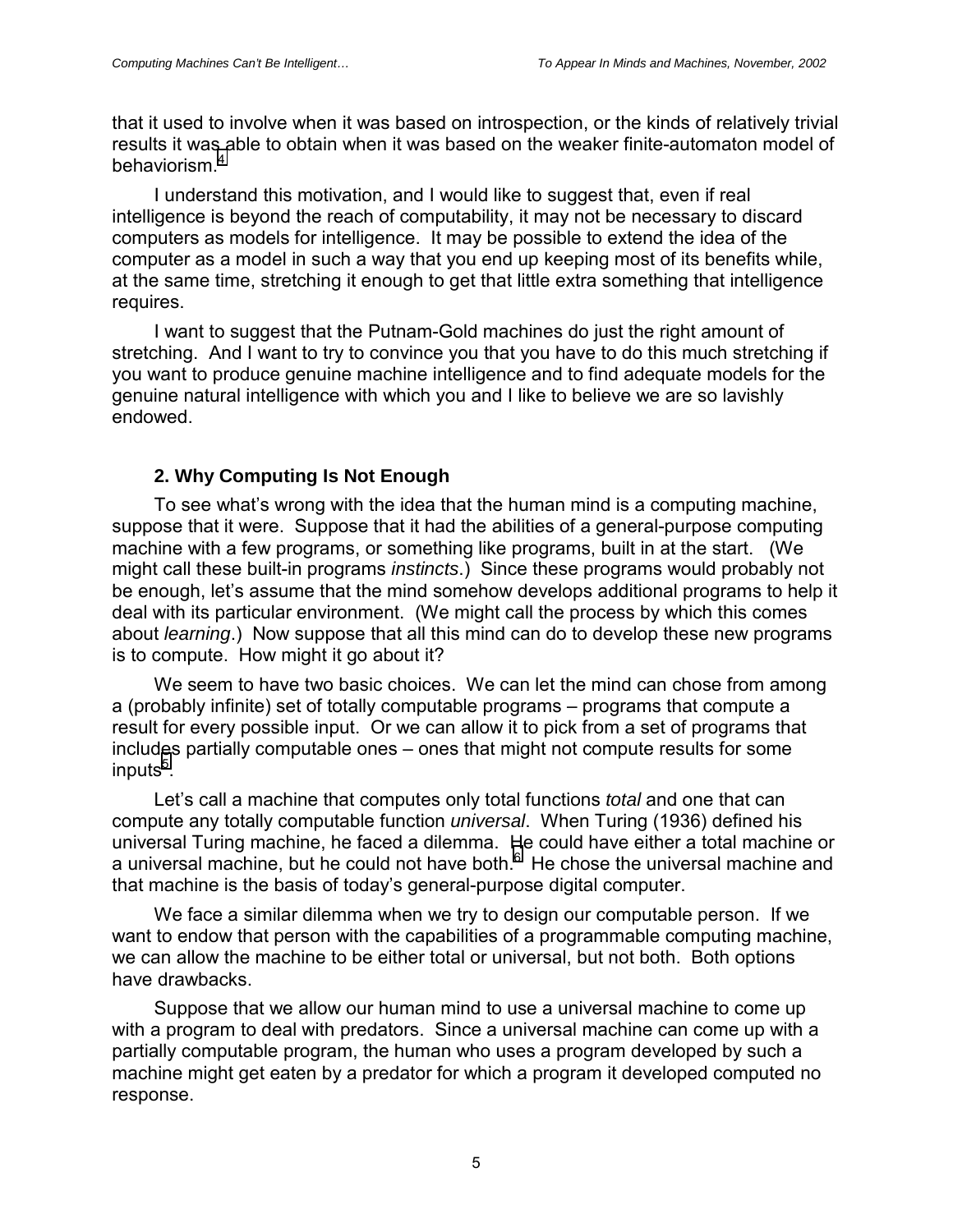That problem would be avoided if we limited our human being to totally computable procedures. But now our human being might find itself in an environment with a predator for which its mind (not being universal) could not come up with a program.

Both cases could be detrimental to the survival of the species. Fortunately there is a third alternative. Let the mind fill any potential gap in the possibly partial programs before it tries to compute a value.

Suppose the mind is allowed to develop programs for a universal machine  $-$  whose values may be undefined for some inputs. To handle the undefined cases, let the mind start each computation off by producing (internally) an automatic response to use in case this is one of those no-result cases. Let it then run its program. If the program computes a result, the human uses it. If it does not, it uses the automatic response. This fills the gaps in the values of the partially computable functions with something  $$ not necessarily the best something – that provides the mind with a response.

That's fine, but here's the kicker. If we do that, we end up with a machine that is no longer a computing machine because it can do things that computing machines cannot. One such thing is to solve the halting problem

The *halting problem* is the problem of finding a single program (*Halt*) that can, given – as its inputs – both an arbitrary program (*Prog*) and an input (*Inp*) to that program, determine whether or not Prog applied to Inp (or *Prog(Inp)*) will or will not halt. In other words, Halt, applied to Prog and Inp (or *Halt(Prog,Inp)*) must:

- Compute the output YES if Prog(Inp) halts.
- Compute the output NO if Prog(Inp) does not halt.

Turing (1936) proved that no computing machine could solve this problem. But a gap-filling machine can do it as follows. Let it output NO when it starts and then let it simulate the behavior of Prog operating on Inp. If the simulation halts, let it output YES.

It is not hard to see that this process always produces the right result if we take its result to be the last output it produces. And that it produces it, as a computation does, in finite time. But, in contrast to a computation, which gets at most one shot at producing a result, our hole-filling procedure gets two, if it "wants" them. Following the terminology of Putnam (1965) we might call such a procedure a *two-trial* procedure. (In these terms, a computation is a *one-trial* procedure. It is allowed only one try at an answer.) A two-trial procedure is allowed to make a guess and then it may (but need not) "change its mind".<sup>7</sup>

Two-trial machines are only the first of a series of machines that can be implemented by computing machinery and can do more than compute. The more tries you allow, the more powerful the machine you get. Three-trial machines (allowed at  $\text{most}^8$  three tries) can do things that the two-trial kind cannot. And, in general, an (n+1)trial machines can do things that n-trial machines cannot. (Kugel, 1977)

If you allow an unlimited (but at most finite) number of outputs, or trials, for each input and count the *last* output a machine produces as its result, saying that the result is undefined if either there is no first or no last, you get a Putnam-Gold machine.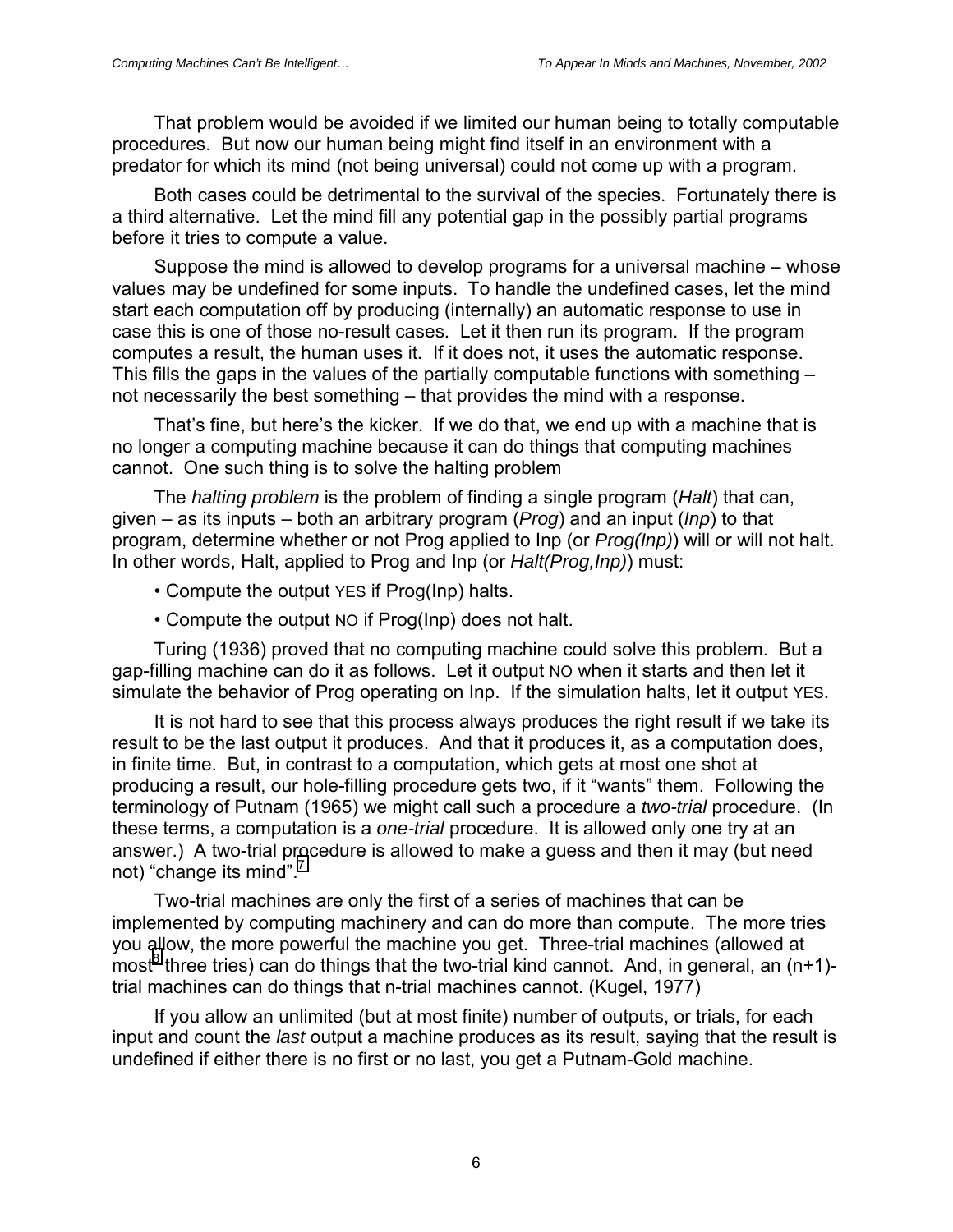The difference between a Turing machine and a Putnam-Gold machine does not seem like much of a difference. You cannot tell whether a machine is a Turing machine or a Putnam-Gold machine by looking at its machinery. Both computing machines and Putnam-Gold machines follow the instructions of their programs a step at a time in a strictly "mechanical" way. But their results have a very different quality. When we take a machine's first output as its result we can be sure we have the final result as soon as we see it. When we take its last output as its result, we cannot (unless the machine shuts itself off). Its outputs are tentative and we have to remember that it may "change its mind".

Such machines implement Turing's (1948, p. 124) condition of making "no pretence at infallibility". In a sense, this idea was also anticipated by Gödel who wrote (Wang, 1974, p. 325) that:

 $\ldots$  the mind, in its use, is not static, but constantly developing $\ldots$  (A)lthough at each stage of the mindís development the number of its possible states is finite, there is no reason why this number should not converge to infinity in the course of its development.

Gold (1965) suggested that what a Putnam-Gold machine does might be thought of as computing "in the limit" and that what it does resembles the way we compute the values of irrational numbers like  $\sqrt{2}$  and π in the limit – getting closer and closer to the exact result at each step, but never getting its decimal expansion "exactly right".

It would be nice if we could get along without such numbers whose values are defined "in the limit".<sup>9</sup> But we can show that such numbers are needed to correctly characterize the diagonal of the unit square (which by the Pythagorean theorem is exactly  $\sqrt{2}$  units long) and the circumference of the unit-diameter circle (which is exactly п units long).

To show that the extra power of a Putnam-Gold machine is necessary for intelligence, we need something in the cognitive world that corresponds to the diagonal of the unit square or the circumference of the unit circle – something that intelligent systems can do that cannot be characterized by a computation. We need, in other words, some aspect of intelligence that can only be implemented by a Putnam-Gold machine. And here we face a mildly annoying problem. When we talk of intelligence, we don't really know what we are talking about. There seems to be no generally accepted definition of what "intelligence" is.

Let's go look for one.

# **3. Intelligence and Computing Machinery**

Toward the end of the 19<sup>th</sup> century, the French Ministry of Public Education asked Alfred Binet to develop a test to measure the ability of schoolchildren to learn. That test has come to be known as an "intelligence test" so, to start us off, let's assume that intelligence is (at least in part) the ability to learn.

To learn what? We learn lots of different kinds of things, but many of them can be represented by computer programs.[10](#page-17-0) And many of the things we learn, we learn from examples. So let's go further and assume, not only that intelligence is the ability to learn, but also that it at least includes the ability to learn general ideas that can be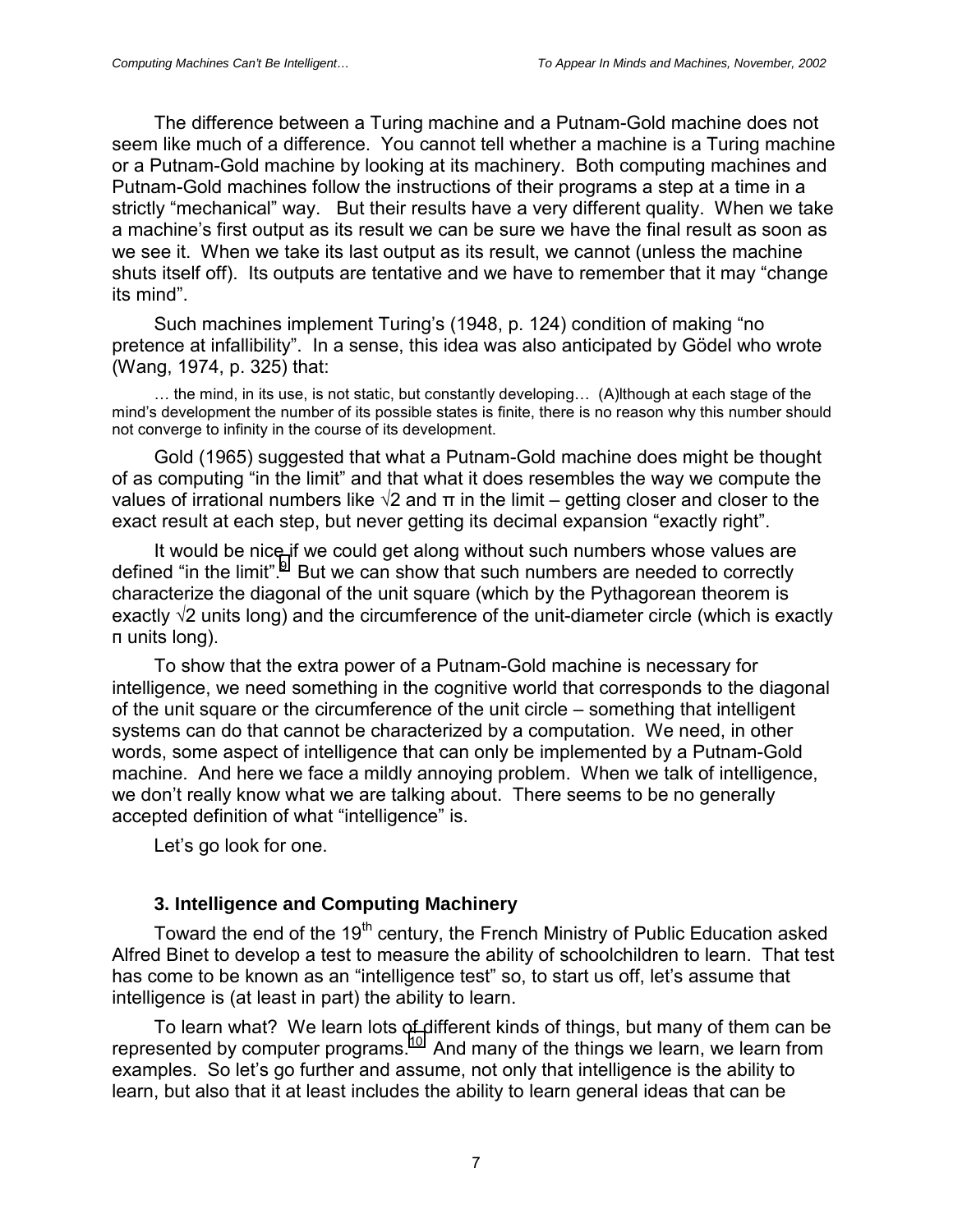represented by computer programs from examples. That seems to be what the child does when it learns the grammar of its native language from the utterances it hears and what it does when it learns the concept of "dog" after seeing a few tail-wagging examples.

Finding a program is quite different from running one. When we run a program, we go from a fully specified function,  $f_n$ , to its values  $f_n(1)$ ,  $f_n(2)$ , and so forth. When we try to go "the other way" – from the values  $f_n(1)$ ,  $f_n(2)$ ,... to the function,  $f_n$  we seem to "go beyond the information given", to use Bruner's (1973) felicitous phrase. We go from a finite set of values to the infinite values of the function. When we do that, some of the values we "predict" may be wrong even if all the values we are given are correct. If, for example, you know that  $f_n(1)$ ,  $f_n(2)$ ,  $f_n(3)$ , and  $f_n(4)$  are all 2, there is nothing that prevents  $f_n(5)$  from being 73. When you hear that the plural of "house" is "houses" and of "grouse" is "grouses", there is nothing that prevents the plural of "mouse" from being "mice".

This process of going from the values of a function to a program for evaluating that function is, I believe, a good model for the process of going from evidence to theories. Is it also a good model for at least part of what is involved in intelligence? I think so.

Notice that Binet's test tried to measure this ability indirectly. Most IQ tests do not try to see how well you can learn, but how well you have already learned. And they do that by seeing what "programs" you have learned to use by the time you take the test. There are obvious practical reasons for this, and it is how we tend to determine the intelligence of the people we meet. We see what they know and can do. But I suspect that what we often have in mind when we think of our intelligence is, not the knowledge we have acquired, but our ability to acquire such knowledge.

Some questions on IQ tests seem to try to measure this ability somewhat more directly. One popular type of question asks you to extrapolate sequences of integers. You might, for example, be asked to continue the sequence **2,4,6,8**,... The "correct" continuation is, of course, 2,4,6,8,**10,12,14,16,...** but that is not the only possible one. The sequence might have been 2,4,6,8,**2,4,6,8,...**. or 2,4,6,8,**8,8,8,8,…** or even 2,4,6,8, **who, do, we, appreciate**. The first continuation may be the "right" one, but a person who stuck to it after being told that the fifth item in the sequence was "2" or "8" or "who" would be a fool. Yet that is exactly what a computing (or one-trial) machine would have to do if it chose its theory of a sequence after seeing its first four elements.

That does not seem very smart and it is one reason why computations may not be a good model for intelligence. After they come up with a theory, they are forced  $-$  by the definition of "computation"  $-$  to be stupid. They are forced to stick with their results, after evidence has shown them to be wrong.<sup>11</sup> (We might say that they can "know", but not "think".)

Now consider the machine that is allowed to keep the equivalent of an "open" mind". When it has seen enough evidence to develop a theory, let it output that theory. But let it also change its theory when that theory no longer fits the evidence. And, instead of saying that the theory this machine produces is the *first* one it comes up with, letís say that itís the *last*. Notice that we now no longer insist that it tell us when it has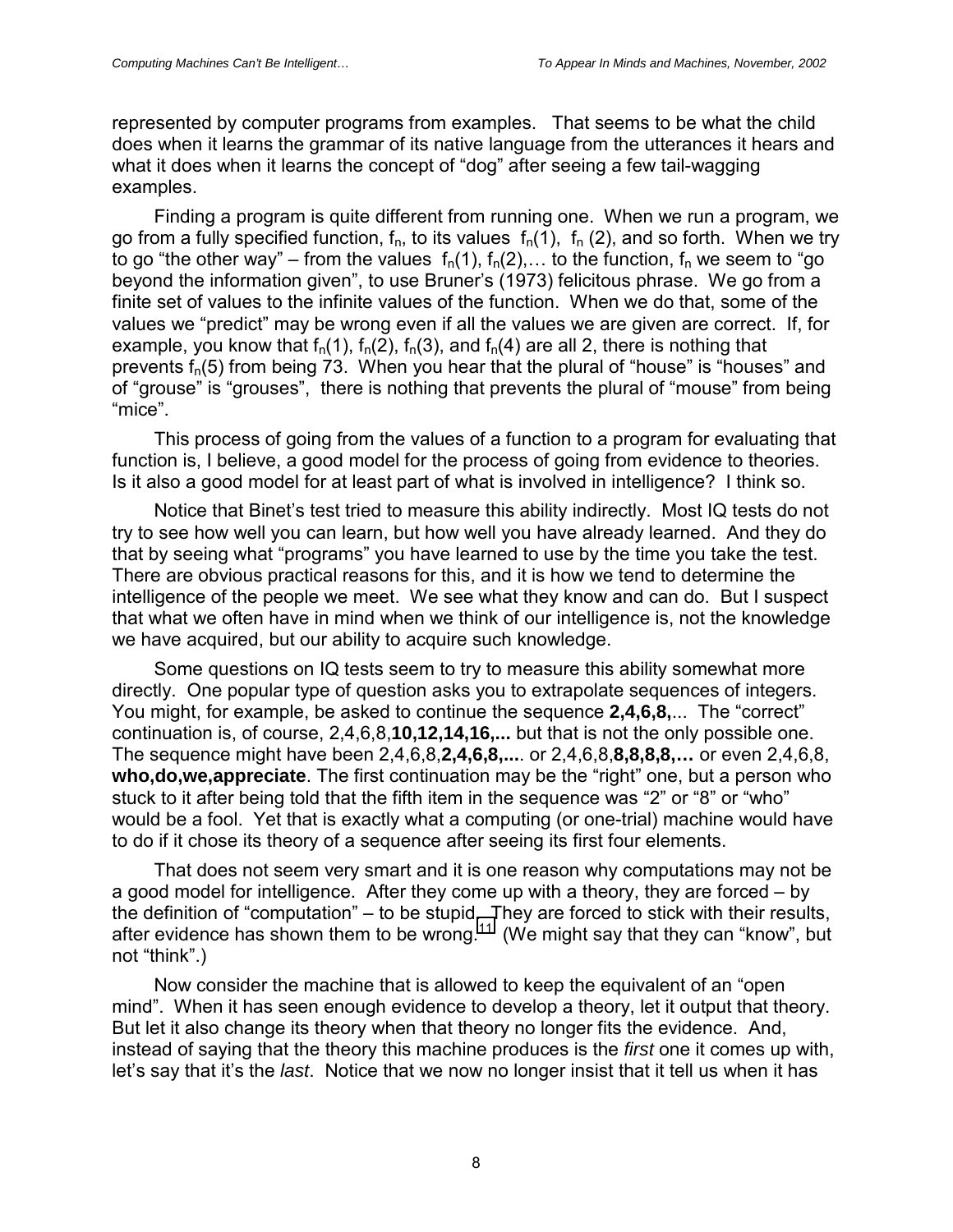finished. Which turns what used to be a computing machine into a Putnam-Gold machine and will make it (I claim) at least potentially capable of genuine intelligence.

Of course merely avoiding pig-headedness does not guarantee intelligence. The ability to change your theory when the evidence goes against it is not enough. The quality of the theories you come up with matters too. The theory that classifies emeralds as "grue"  $-$  green up to now, but blue ever-after  $-$  (Goodman, 1954) changes to remain consistent with the evidence (by changing the meaning of "now") as it sees more green emeralds, without being particularly "intelligent".

There are other kinds of questions on IQ tests that suggest aspects of intelligence that might also be modeled by Putnam-Gold machines.<sup>12</sup> Consider, for example, questions that ask you to categorize  $-$  to distinguish squares from circles, birds from dogs, and the like. Such categories have enough open-ended-ness to suggest the need for the kind of flexibility that Putnam-Gold procedures allow. As Wittgenstein (1958) has pointed out, concepts can always be stretched to accommodate new examples. The way we extend concepts over time, or narrow them with experience, shares some of the flexibility of the way we develop theories and may involve some of the same kinds of uncomputations. So, I believe, do many other kinds of thinking that we consider to require intelligence.

# **4. Genuine Intelligence**

The idea that genuine intelligence may require more than computation is not new. Turing (1948) and Lucas (1961), among others, have suggested that human minds might be more powerful than computing machines because they can "violate" Gödel's (1931) incompleteness theorem according to which no consistent axiomatic system, powerful enough for arithmetic, can prove its own consistency.

But a Putnam-Gold machine can easily prove the formal consistency of any formal system of arithmetic (including a system that represents itself), without thereby demonstrating its inconsistency. That's because such systems are not axiomatic systems.

To see how this might come about, consider Rosser's (1936) extension of Gödel's theorem to formal consistency. Recall that a system is said to be *formally consistent* if it cannot prove both a theorem,  $T$ , and its negation,  $\neg T$ . Consider a procedure that takes, as input, a program that represents an axiomatic system A. To determine whether it is formally consistent, the procedure begins by outputting "CONSISTENT". Then it generates the theorems of A one at a time. Each time it generates a new theorem, it checks it against all the (finitely many) theorems already generated for a formal inconsistency. If it finds an inconsistency, it outputs "INCONSISTENT". Clearly its last output correctly determines the consistency or inconsistency of A. But the procedure is not a computation. It is the kind of two-trial procedure of which Putnam-Gold machines are capable.

Thus, if the mind is a Putnam-Gold machine, it can (so to speak) "violate" Gödel's (1931) incompleteness theorem. But, of course, it does not (really) violate that theorem because, like the theorem that says you canít trisect an angle with straightedge and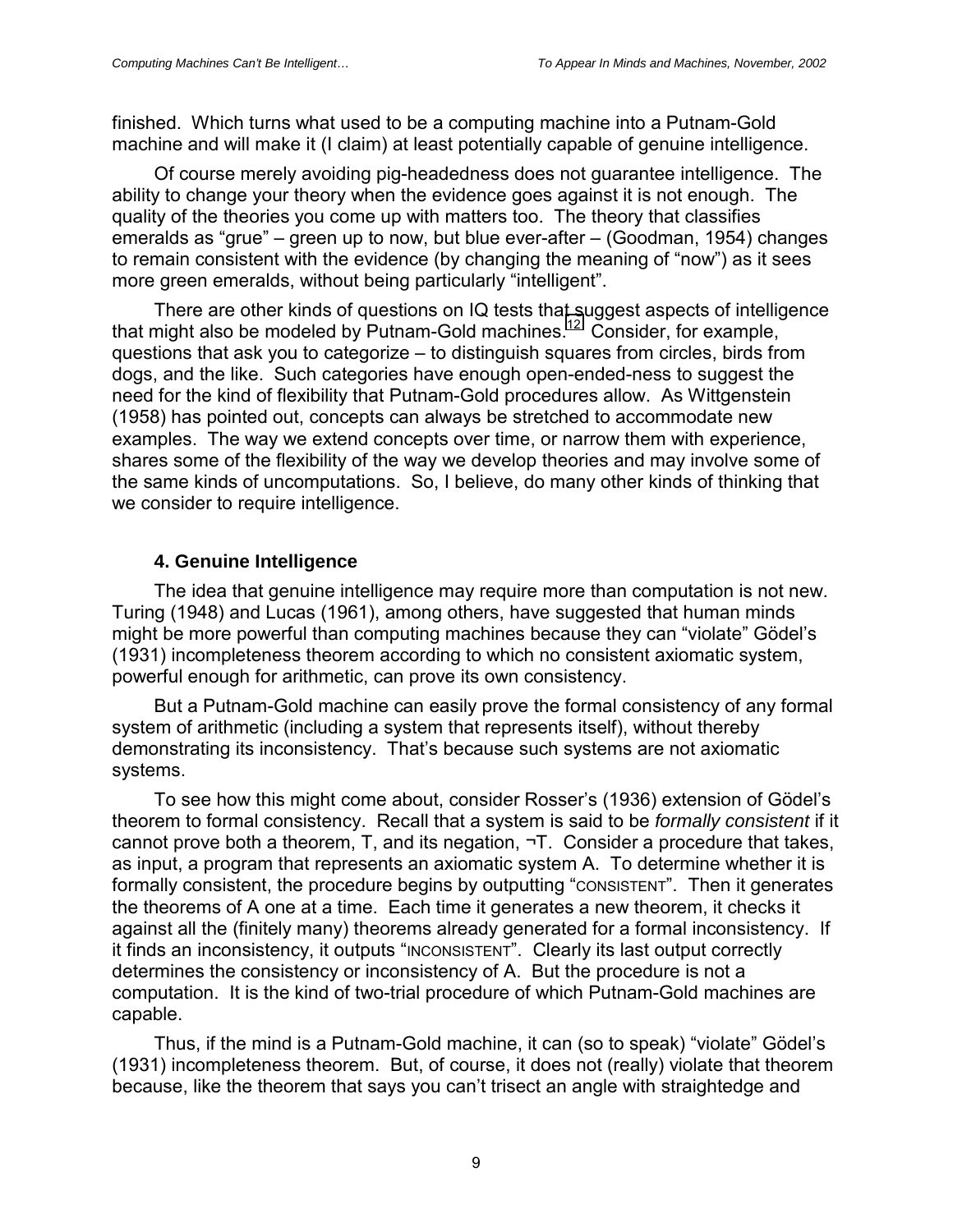compass alone, Gödel's theorem only tells us what cannot be done by certain means. Putnam-Gold procedures are not among the means it deals with.

Violating Gödel's theorem in this way is not something intelligent people typically do. (Most of them donít know what it is.) But they do do things that seem to involve such trial-and-error processes. Developing theories from evidence is one. And there are (I claim) plenty of others. They include understanding ordinary English, having a sense of humor, creating art, solving problems, and many other things.

There are computable ways to do such things as come up with theories from evidence and there are (as I have suggested) uncomputable ways. Let us say the computable ways involve *fake intelligence* and that the less "pig-headed" and uncomputable Putnam-Gold ways involve *genuine* intelligence. Fake intelligence is the kind that most of today's research in Artificial Intelligence seeks to develop in computing machinery.

There are at least two ways this can be done. A system that displays *fake intelligence* can compute its theories from evidence or it can take the theories developed by other systems that use genuine intelligence to develop them.

There is a lot to be said for fake intelligence. It allows us (and our computers) to use ideas developed by others, which has some of the advantages of the supermarket over the orchard. Developing it in both people and machines can be worthwhile for its own sake. And I believe that Turing thought that developing it in machines might be a good first step toward developing genuine machine intelligence.

This is the point that, I believe, Turing (1950) was trying to make when he suggested the *imitation game* as a target for research into machine intelligence. Recall that the imitation game is played between a computer and a person each of which communicates with a human judge via a computer terminal. Both try to convince the judge that they are the human and the computer wins if it succeeds.

To program a computer to play the imitation game, the way it is typically understood, is to program a computing machine to exercise fake intelligence. The AI researcher provides the program, which is the part of the whole job that requires genuine intelligence. The rest of the job  $-$  applying the program  $-$  is the fake part that the computer does. In some sense, genuine intelligence seems to involve both parts of the job and, it seems to me that Turing (1950) may have believed that if we could figure out how to do this second part of the whole job by machine, it might make it easier for us to figure out how to do the first  $-$  to develop the programs  $-$  by machine.

For a while, it was believed, by many, that the ability to play the imitation game well would be a good test for machine intelligence. This view was even attributed to Turing himself, although it seems unlikely that he held it. (See Copeland, 2000, p. 522.) He certainly did not say that he thought the question "Can a computer win the imitation game?" is equivalent to the question "Can machines think?" What he said (Turing, 1950, p. 433) was that it "is closely related to it".

When Turing was asked, in a BBC broadcast in 1952, if he had a definition of "think", he said (Turing, 1952, p. 466) that he was "unable to say anything more about it than that it was a sort of buzzing that went on inside my head". And then he added: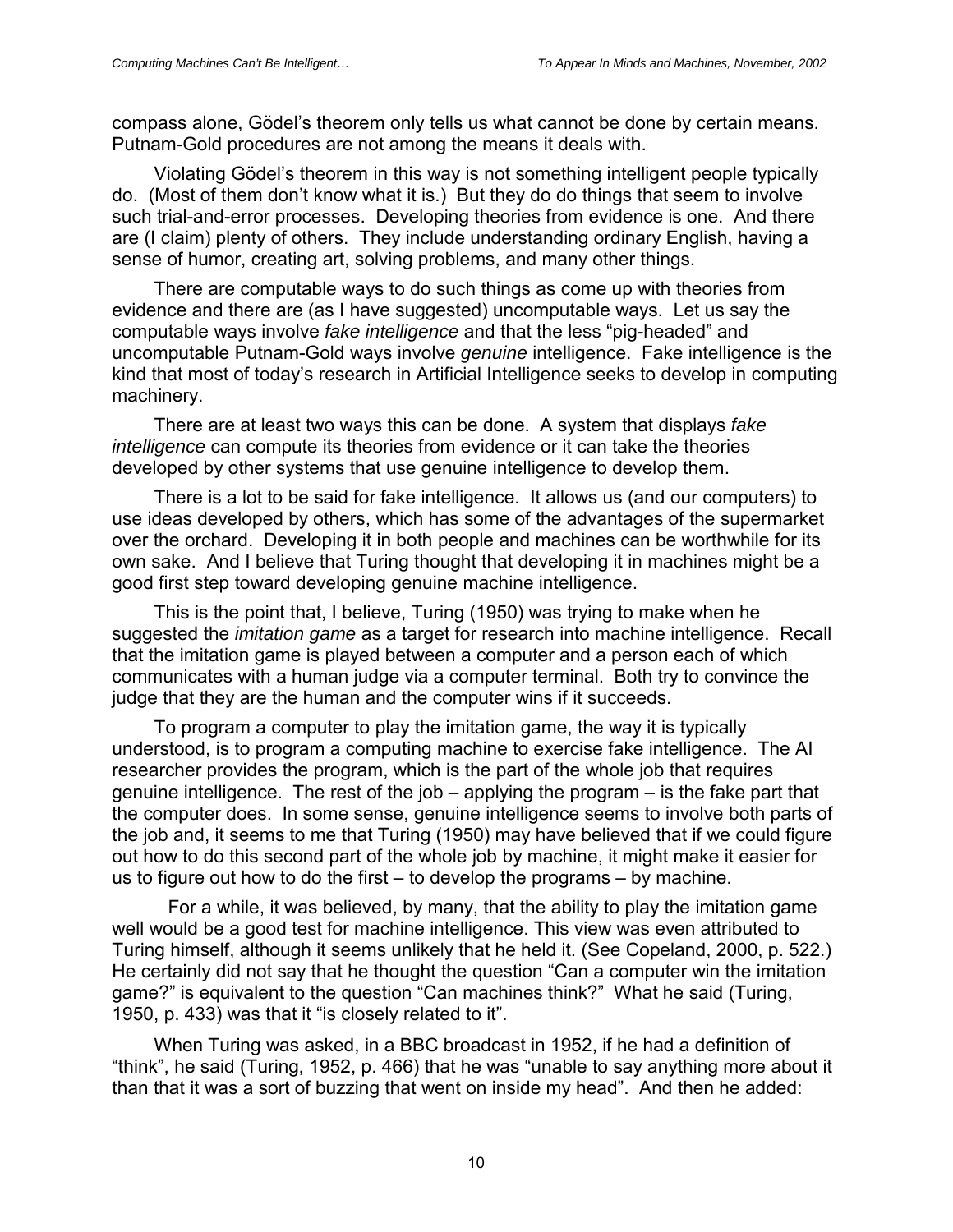The important thing is to try to draw a line between the properties of a brain, or of a man, that we want to discuss, and those we don't. To take an extreme case, we are not interested in the fact that the brain has the consistency of cold porridge. We don't want to say 'This machine's quite hard....so it can't think.'

Drawing that line, rather than defining "thinking" or "intelligence", may have been Turingís main reason for introducing the imitation game. Certainly, the way Turing (1950) introduced the imitation game suggests that he did not think of it as a test for genuine intelligence. He described it as a variation of a game in which a man tries to pretend that he is a woman. But surely nobody would think that a man was really a woman if he won such a game. A man in drag is not, after all, a woman, no matter how well his lipstick is applied.

Let me suggest that Turing may have suggested the imitation game as a first step toward genuine machine intelligence. For fifty years many people assumed it could also be the last. I don't think that Turing would have agreed.

#### **5. So What?**

The fact that computing machinery can be used both as a computing machine and as a more powerful Putnam-Gold machine confuses some people. There is an old saying that "If it walks like a duck and talks like a duck, it is a duck." A Putnam-Gold machine looks like a computing machine and behaves like a computing machine. So why is it an uncomputer (or what most of the contributors to this issue call a hypercomputer)? The simple answer is " For the same reason a screwdriver (as a piece of machinery) can be a paint-can opener. Because we decide to use it as one."

One way to see the point of the distinction between computing machines and the more powerful Putnam-Gold machines is to compare it to the distinction between computing machines and the less powerful finite automata. Although computing machinery can be used to implement either, Chomsky (1956) was able to argue against behaviorism (successfully, I believe) with arguments based on this distinction. Chomsky (1957) argued that behaviorism could, in effect, be characterized as assuming that the mind was a finite automaton and then showing that this assumption was untenable. He suggested that some kinds of language processing required an infinite (or at least unlimited) memory which is unavailable to a finite automaton.

Allowing a memory space without a fixed size limit rather than with it doesnít seem like much of a difference. And it seems even less important if you realize that machines with truly unlimited memories cannot be built. (There is a strict limit on the amount of memory available to even the largest computer in the real world.) And yet the distinction has proved useful in both Computer Science and Cognitive Science. Looking at the computer *as though* it had an unlimited memory (or space) changes the way you use it and that, in turn, changes what you can do with it.

Where Turing machines allow unlimited space, Putnam-Gold machines, in effect, allow for unlimited (not necessarily computably long) periods of time. Looking at information processing systems  $-$  theoretical, electronic and biological  $-$  as though they had uncomputably long to come to their conclusions changes a number of things. It seems, to me, to make them more flexible, more independent, more fluid, more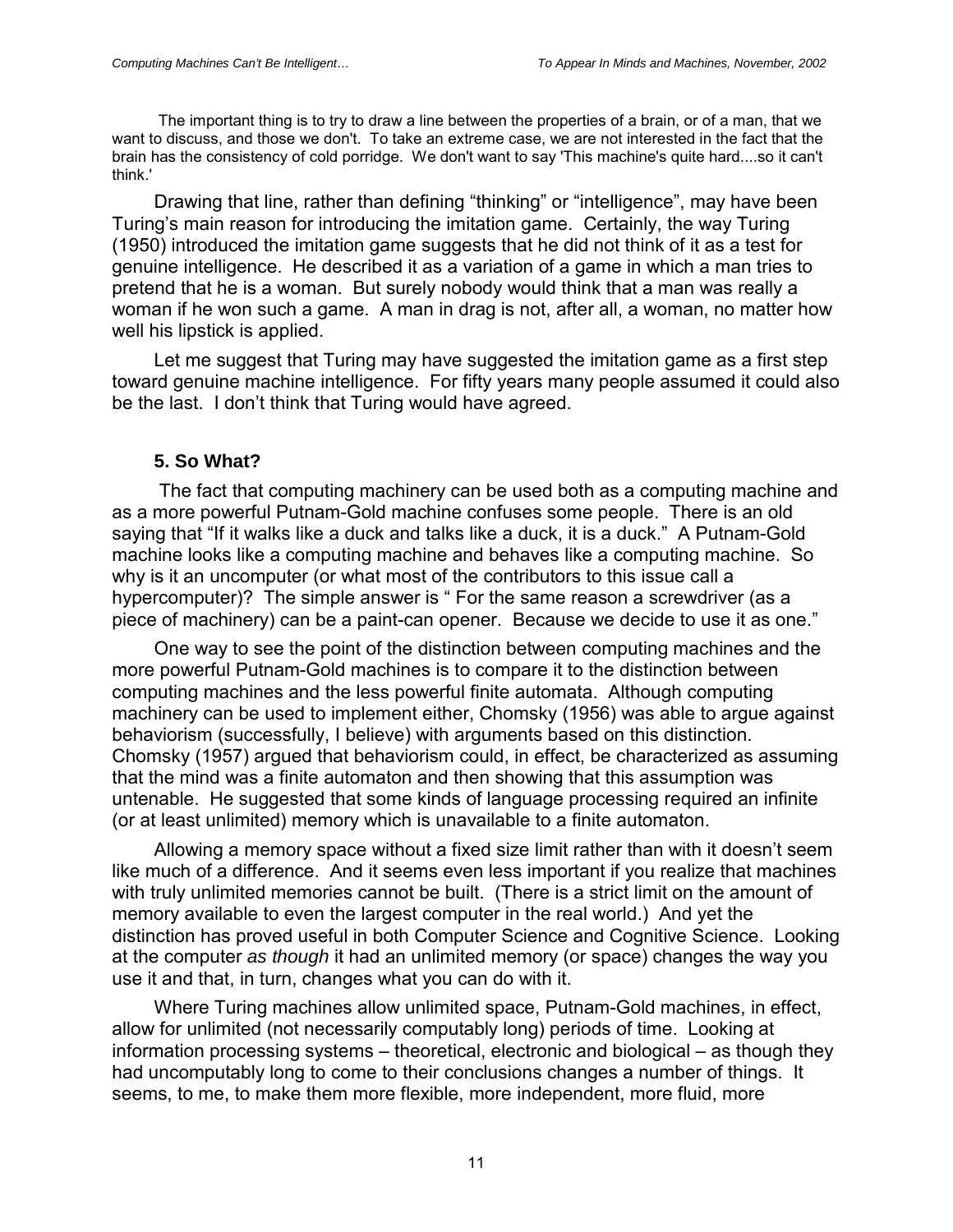adaptable, and if I dare say so, more human, than either finite automata or Turing machines.

Using them as models might change the way we study intelligence in several ways:

• *Mathematics: Gold (1965) suggested that Putnam-Gold machines might be* thought of as computing their results "in the limit". The mathematics that deals with such limiting computations might play a role in the cognitive sciences similar to that played by the calculus (which also allows passing to the limit) in the physical sciences.<sup>13</sup>

ï *Artificial Intelligence*: If we take the distinction between fake and genuine intelligence seriously, and recognize the potential value of both kinds of intelligence in machines, Artificial Intelligence might divide into two subfields. One would try to develop fake machine intelligence (which, in spite of the pejorative name I have given it, clearly has merit) and the other would try to develop genuine machine intelligence.

ï *Computer Science*: Although Putnam-Gold machines can be implemented on todayís digital computing machines, it might be worth trying to develop hardware on which they could be implemented more efficiently<sup>14</sup>. Software based on the trial-anderror (or limiting) computations of which Putnam-Gold machines are capable might, when developed, facilitate our ability to develop computer programs.

ï *Cognitive Science*: Scientists studying human intelligence might want to join those studying machine intelligence in splitting into two sub-fields, one of which studied fake biological intelligence and the other of which studied genuine biological intelligence.

ï *Brain Sciences*: Putnam-Gold machines suggest more flexible and adaptable models of the brain than Turing machines do, and such models might help us develop better accounts of how the brain works.

ï *Education*: Educators might want to consider the possibility that developing genuine human intelligence might call for different educational methods than are called for to develop the fake kind. It is my opinion that what is called "back to basics" tries to develop fake human intelligence, whereas what is called "constructivism" tries to develop the genuine kind. It is also my opinion that both are worth developing.

ï *Philosophy*: Various philosophical matters might be easier to deal with in terms of Putnam-Gold-machine models of the mind. Understanding free will might be one. Understanding Searle's (1980) "Chinese Room" might be another.

Such models might also offer a way to answer Lady Lovelace's (1843) objection that (in effect) computers cannot be intelligent because they can only do what they are told how to do. I believe that Turing (1950, p. 462) got it right when he said:

I agree with Lady Lovelaces's dictum as far as it goes. But I believe that its validity depends on how digital computers *are* used rather than on how they *could* be used. (His italics)

If we use computers only to compute we are, in effect, telling them to "Do what we tell you how to do.î If, on the other hand, we use them as Putnam-Gold machines to develop their own programs, we are telling them to "Go figure out what you want to be told to do for yourselves. Don't just cook with our recipes. Try to develop your own."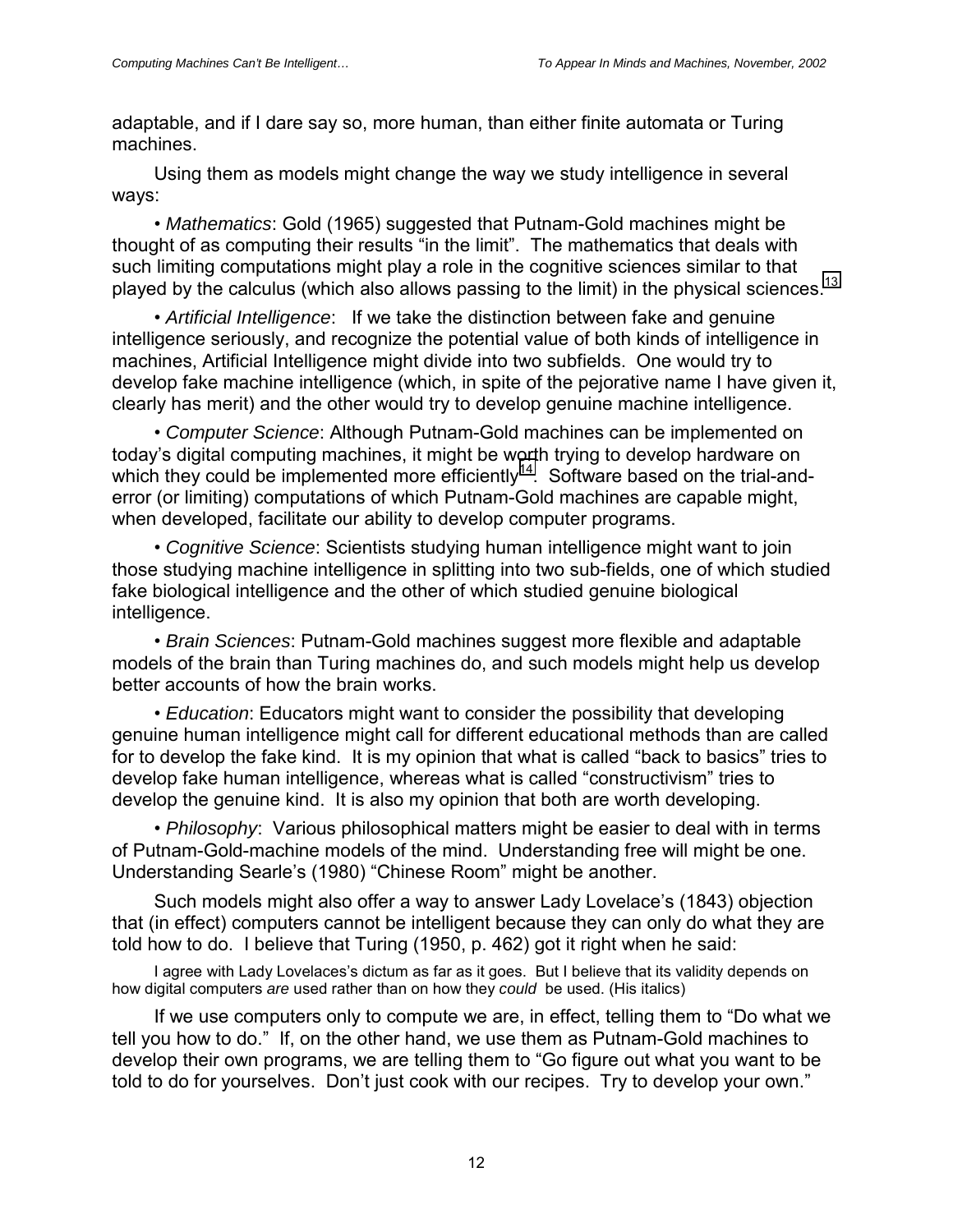In other words, we are giving them more initiative. And that may be just what they need to become genuinely intelligent.

# **6. Conclusion**

I have suggested that the answer to the question "Can computers be genuinely intelligent?" is "Yes and no." Computers can be genuinely intelligent, but only if we let them do more than compute.

Why is that surprising? Why would people think that they, or their computers, could be intelligent without "changing their minds", which is what restricting yourself to computations ties you to?

I suspect that people are drawn to this bizarre idea because they worry (and not without reason) about keeping their mind too open. Clearly there are times when you have to close it and compute. If you're driving a car and you see a truck pulling out of a side street in front of you, you'd better come up with an answer to the question "What shall I do?" quickly and with the sense of finality that a computation gives you. In such a situation, it is not particularly intelligent to spend a lot of time developing theories of truck behavior.

Another reason to close your mind about some things is that you don't want to think about them. For example, you can't do a very good job of driving a car if you keep wondering whether your steering wheel might break at any moment. If you keep testing it to make sure it's still OK, you will not only weave back and forth across the road, but you probably won't be able to pay enough attention to the oncoming traffic to avoid an accident. If you try to keep an open mind about everything, you will so overload your attention-paying capability that you won't be able to think effectively about anything.

Unfortunately, some people seem to conclude that, since they can't keep an open mind about everything, they shouldn't keep an open mind about anything. That accounts for some of the appeal of the computational model of intelligence according to which an intelligent mind closes itself once a theory or concept has been "found" or simply uses the theories given to it by others.

It's true that, once you've arrived at a theory of how your steering wheel works, you can forget about it and focus your attention on the road. You don't have to worry that turning it to the right will suddenly make the car turn left. But that doesn't mean that you can't, or shouldn't, keep an open mind about some things. You might, for example, want to keep an open mind about whether or not you've missed your turn.

It seems, to me, that there are merits in both a closed mind that can act quickly (to change the world) and an open mind that can come up with new ideas (to change itself). I suspect that intelligence requires both.

One problem with an open mind is a lack of certainty. The other day, a friend asked me what I was up to. I told her that I was writing a paper (this one) in which I was going to suggest that we change a basic paradigm of Cognitive Science and Artificial Intelligence.

"That's huge," she said.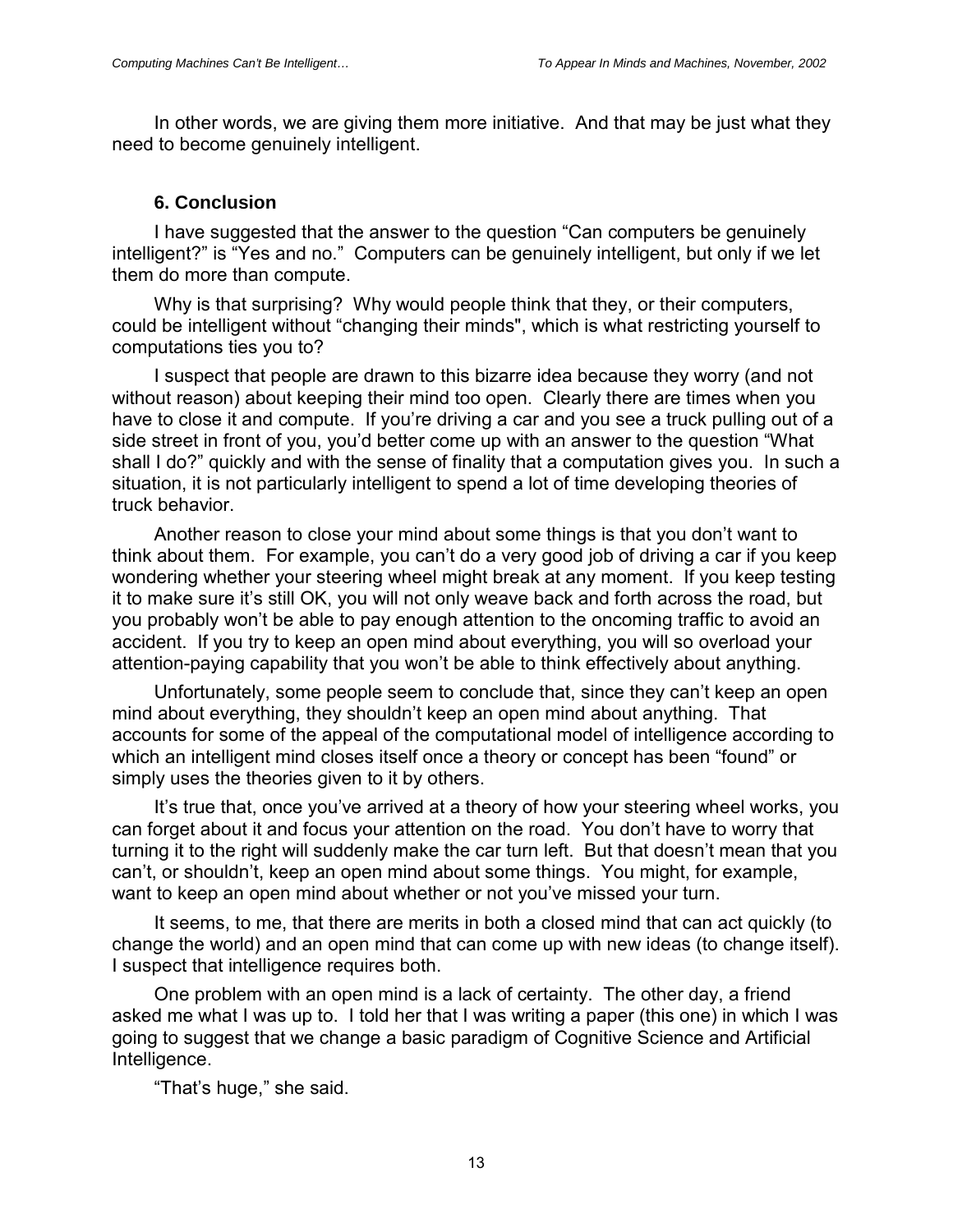"It's only huge," I replied, "if I'm right. And I don't know whether I am."

If we are Putnam-Gold machines (and I believe that, in some sense, we are), we cannot be sure that we are Putnam-Gold machines. All we can do is to assume that we are and see where that gets us[.15](#page-17-0)

Let's.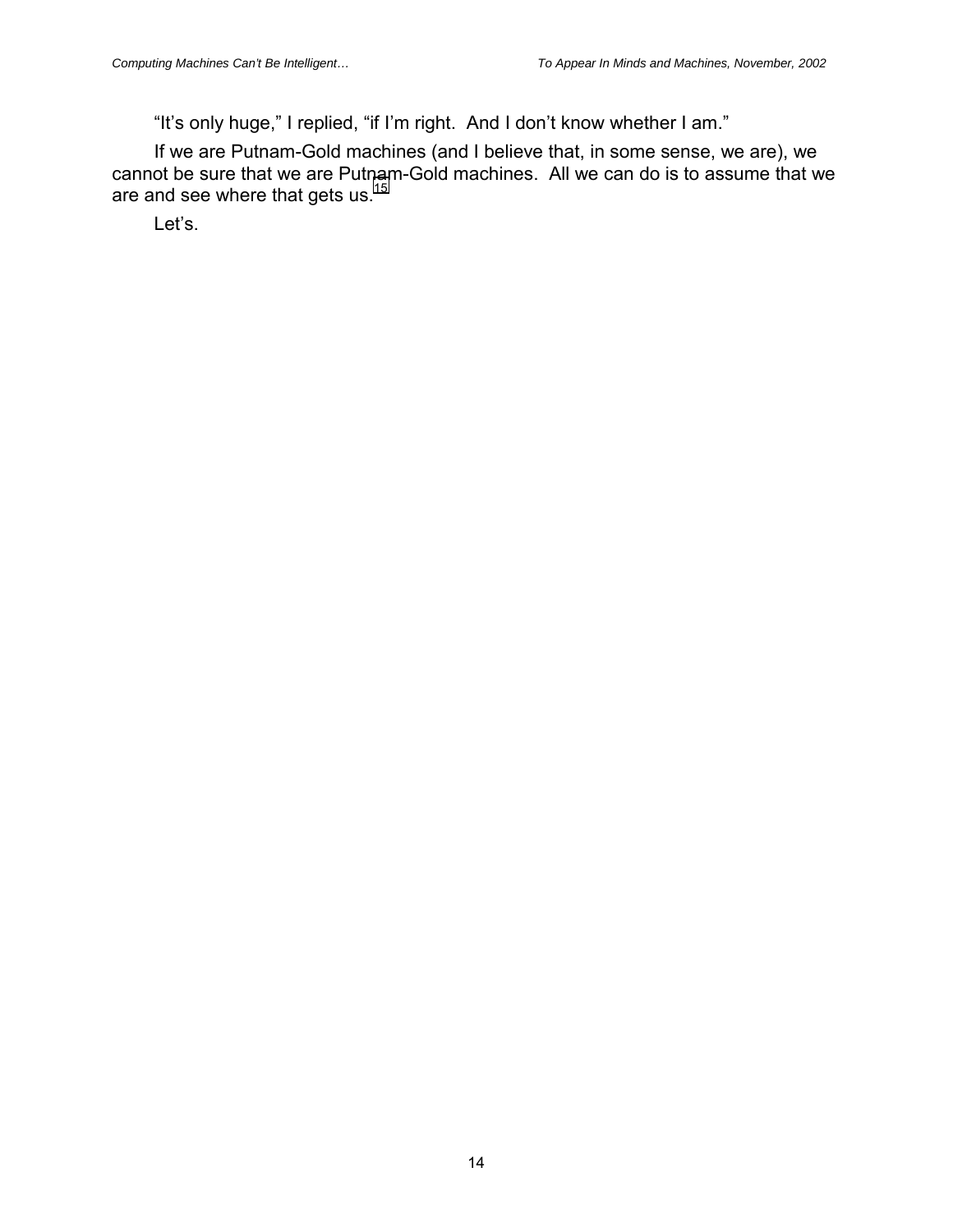# **Endnotes**

l 1 Marvin Minsky (quoted in Storck, 1997) reports that AI co-founder Nathaniel Rochester was nearly fired when he "referred to the IBM 701 computer as 'smart'. The highest officials at IBM...wanted to reassure their potential customers that IBM products would only do what they were programmed to do."

 $2$  It is not easy to say why this sentence is so studiously ignored by people who claim that Turing (1950) argued that intelligence *could* be reduced to computation, but I will try to suggest some possible explanations of this curious phenomenon later in this paper.

 $3$  In previous papers (Kugel 1977, 1986) I called such a machine a "trial-and-error" machine. Putnam (1965) and Gold (1965) came up with the basic idea behind such machines and proved that they could do the uncomputable. I thought that it might be appropriate to name the machines after them.

 $4$  Recall that Chomsky's (1957) critique of behaviorism was based on this assumption.

5 The function that computes the sum of two numbers is *totally defined* because its value is defined for any two numbers. The function that computes the result of dividing one number by another is *partially defined* because the result of dividing (say) 12 by 0 is undefined. But this function is totally computable because a computation can tell us, by looking for a 0 divisor, when a result is undefined. The function that computes the halting problem (defined below) is both partial and partially computable because it is undefined for some arguments and no computation can tell us every place it is not defined. (For a sketch of a proof, see the next note.)

 $6$  If it were possible to develop a programmable machine that could compute all and only the totally computable functions, it would also be possible to write a program to list all its programs in order ( $P_1, P_2, P_3, \ldots$ ). In terms of this list you could write a program that would run each of these programs and thereby compute all the functions ( $f_1, f_2, f_3,...$ ) the machine can compute. Using this program, you could write another program that would totally compute a diagonal function,  $d(n) = f<sub>n</sub>(n)+1$ , whose value differs from the value of the níth function in this list by one. This function is totally computable, but not computed by this machine (because it differs in at least one value from any function that is).

 $7$  A two-trial machine may not always be able to announce when it has produced its final result. A one-trial (or computing) machine always can.

<sup>8</sup> But not at least.

 $9$  In 1897, the Indiana State Legislature considered – but did not pass – a bill legislating the equivalence of  $\pi$  to a rational approximation on the grounds that the approximation was accurate enough for all practical purposes.

 $10$  Turing seems to have believed that at least some of our knowledge could be represented by programs. Thus, when Wittgenstein (1976, p. 31) asked "...how many numerals have you learned to write down?" Turing replied "... I should say aleph null". The only way that I can think of that Turing's finite head might contain the ability to write down an infinite number of numbers is by containing a program.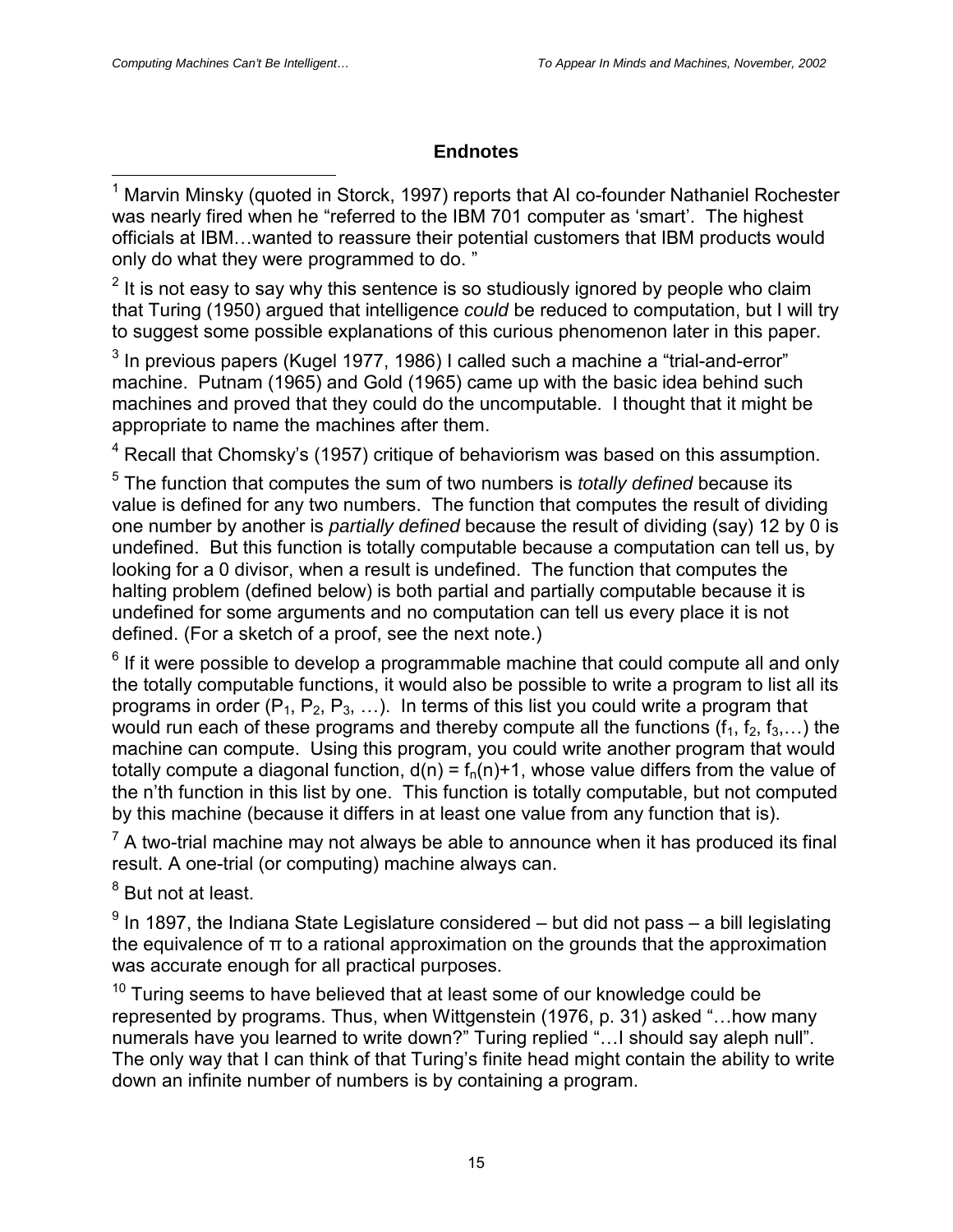$11$  Another approach to such errors is to attribute them to flaws in the data. That is sound if one is talking about what Chomsky (1965) has called "performance". But I am concerned here with what he called "competence".

 $12$  Answering these questions on IQ tests does not require such machines, of course, because IQ tests are time-limited.

 $13$  For some indications as to how this might go, see Jain, Osherson, Royer and Sharma (1999), Martin and Osherson (1998), Kugel (1986) and Martin and Osheronís website: http://www.ruf.rice.edu/%7Eosherson/IL/ILpage.htm

<sup>14</sup> Other papers in this issue contain some ideas in this direction.

 $15$  People who study the machinery of the mind (Descartes and Skinner come to mind) typically assume that models of the mind can be found among machines of a specific type. Thus behaviorism thought they could be found among the finite automata. Todayís AI typically assumes that they can be found among the Turing machines. I am suggesting that we broaden the search to the Putnam-Gold machines. But this may not be enough. If it is not, the same kind of maneuver that produced the Putnam-Gold machines from the Turing machines can be repeated again and again to produce a sequence of ever-more-powerful machines types (Kugel, 1977, pp. 322-328) beyond the Putnam-Gold machines among which intelligent machines may have to be found.

#### **Acknowledgements**

My thanks to Jack Copeland, Jim Gips, Judy Kugel, Margaret Newhouse and Daniel Osherson for helpful suggestions (not all of which I took).

#### **References**

Bruner, J.S. (1973), *Beyond the Information Given: Studies in the Psychology of Knowing*, New York, NY**:** W.W. Norton & Company.

Carpenter, B.E. and R.N. Doran. eds. (1986), *A.M. Turing's ACE Report and Other Papers,* Cambridge, MA*:* MIT Press*.*

Chomsky, N. (1956), ëThree Models For The Description Of Languageí, *IRE Transactions on Information Theory* IT2, pp. 113-124.

Chomsky, N. (1957), 'Review of Skinner', *Language* 35, pp. 26-58.

Chomsky, N. (1965), *Aspects of the Theory of Syntax*, Cambridge, MA: The MIT Press.

Copeland, B.J. (editor) (1999), ëA Lecture And Two Radio Broadcasts On Machine Intelligence By Alan Turingí, *Machine Intelligence* 15, pp. 445-476.

Copeland, B.J. (2000), ëThe Turing Testí, *Minds and Machines* 10, pp. 519-539.

Gödel, K. (1931), 'Über Formal Unentscheidbare Sätze Der Principia Mathematica Und Verwandter System Ií, *Montaschefte für Mathematik und Physik* 38, 173-98.

Gold, E.M. (1965), 'Limiting Recursion', *Journal of Symbolic Logic* 30, 28-48.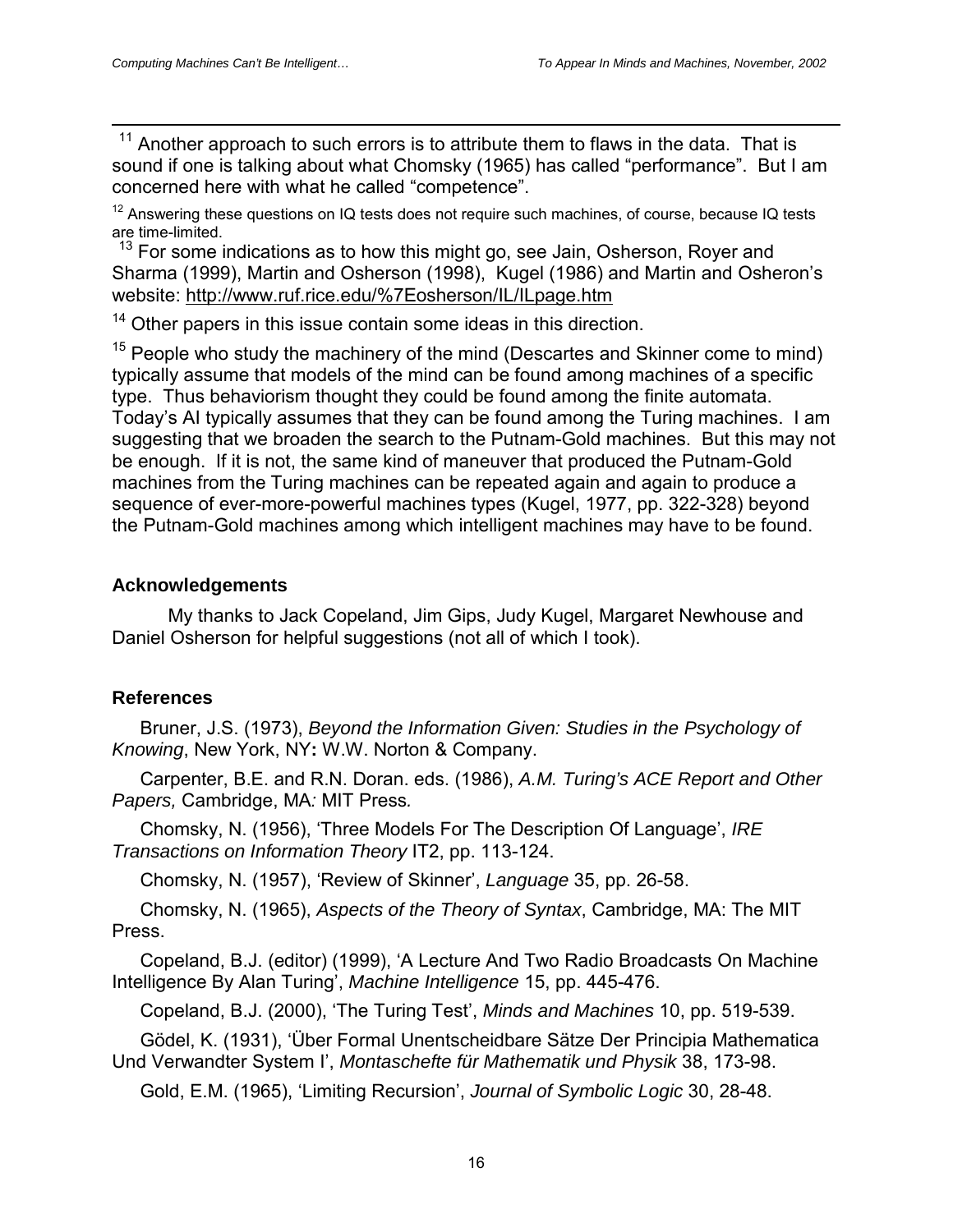l

Goodman, N., (1954), *Fact, Fiction, and Forecast*, Cambridge, MA: Harvard University Press.

Jain, S., D. Osherson, J.S. Royer, A. Sharma (1999), *Systems That Learn: An Introduction to Learning Theory*, Second edition, Cambridge, MA: MIT Press.

Kugel, P. (1977), 'Induction Pure And Simple', *Information and Control 35, 276-336.* 

Kugel, P. (1986), ëThinking May Be More Than Computingí, *Cognition 22, 137-198.* 

Lovelace, A.A. Countess of (1843), 'Sketch Of The Analytical Engine Invented By Charles Babbage, Esq., by L.F. Menabrea, of Turin, Officer of the Military Engineers, translation with extensive notes' in *Taylor's Scientific Memoirs III*, ed. R. Taylor, London: R. & J. E. Taylor.

Lucas, J.R. (1961), 'Minds, Machines and Gödel', *Philosophy 36, 112-127.* 

Martin, E. and D. Osherson (1998), *Elements of Scientific Inquiry*, Cambridge, MA: MIT Press.

Melzer, B. and D. Michie eds. (1969), *Machine Intelligence 5*, New York: American Elsevier.

Putnam, H. (1965), 'Trial And Error Predicates And The Solution Of A Problem Of Mostowskií, *Journal of Symbolic Logic* 20, 49-57.

Rosser, J.B. (1936), 'Some Extensions Of Some Theorems Of Gödel And Church', *Journal of Symbolic Logic* 1, pp. 87-91.

Searle, J. (1980), ëMinds, Brains, And Programsí, *Behavioral and Brain Sciences* 3, pp. 417-424.

Storck, D.G. (1997), *Hal's Legacy: 2001's Computer as Dream and Reality*, Cambridge, MA: MIT Press.

Turing, A.M. (1936), 'On Computable Numbers, With An Application To The Entscheidungsproblemí, *Proceedings of the London Mathematical Society, Series 2,*  42, 232-265.

Turing, A.M. (1939), 'Systems Of Logic Based On Ordinals', *Proceedings of the London Mathematical Society*, *Series 2,* 45, 161-228.

Turing, A.M. (1946), 'Proposal For Development In The Mathematics Division Of An Automatic Computing Engine (ACE)', in Carpenter and Doran (1986).

Turing, A.M. (1947), 'Lecture To The London Mathematical Society On 20 February 1947<sup>'</sup>, in Carpenter and Doran (1986).

Turing, A.M. (1948), 'Machine Intelligence', in Meltzer and Mitchie (1969).

Turing, A.M. (1950), ëComputing Machinery And Intelligenceí, *Mind 59 (N.S. 236), 433-460.*

Turing, A.M. (1952), 'Can Automatic Calculating Machines Be Said To Think?', in Copeland (1999).

Wang, H, (1974), *From Mathematics to Philosophy*, London: Routledge & Kegan Paul.